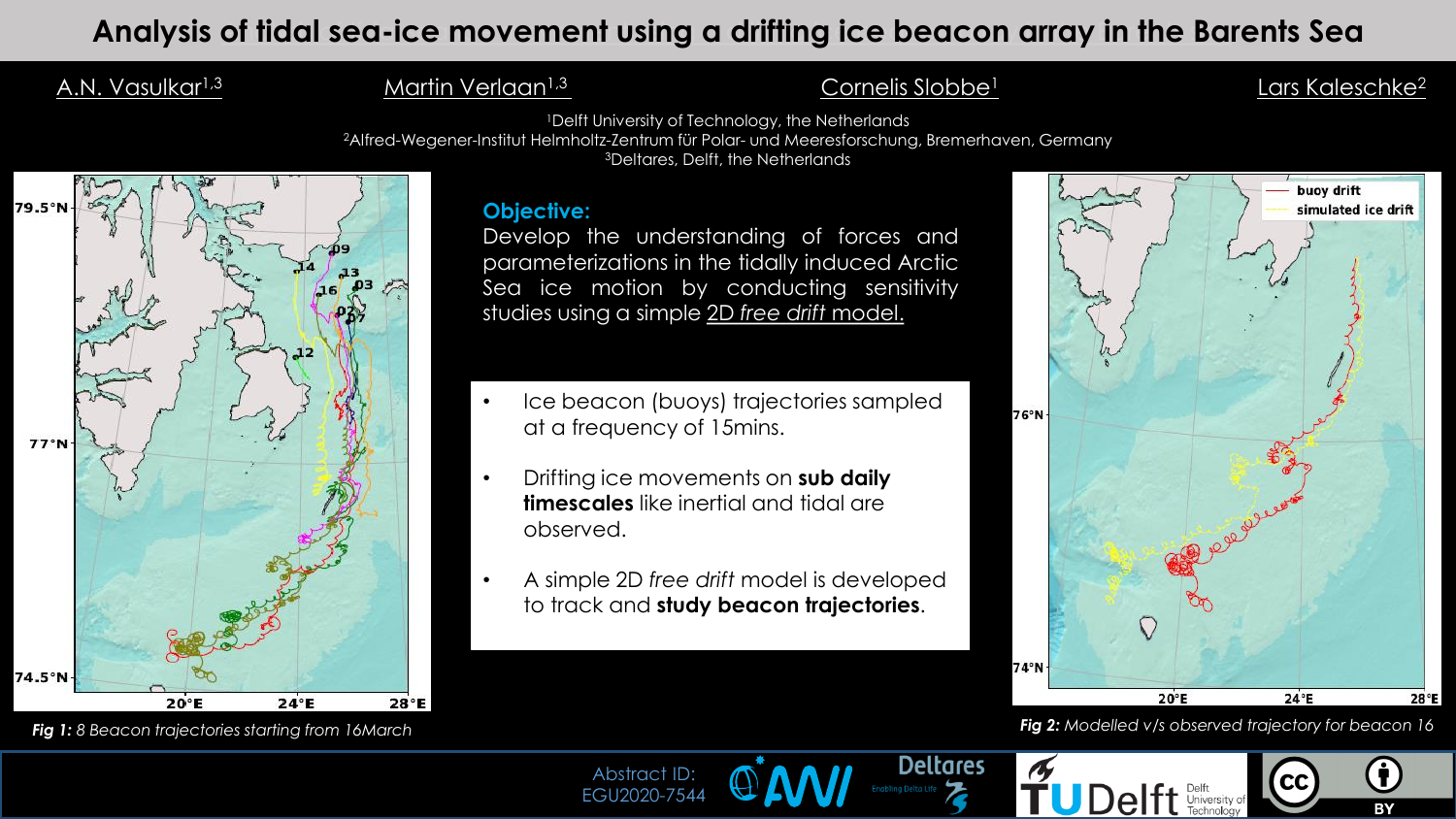#### Analysis of tidal sea-ice movement using a drifting ice beacon array in the Barents sea

## **Motivation**



- Beacons released for an experiment to test a ship route optimization system.
- 7 out of 15 beacons remained operational long after the experiment.

Clockwise circular motion due to tidal and inertial forces.

No time series analysis is possible to separate M2 and Coriolis forces as these frequencies are almost the same.

Instead, a model based on the physics of drifting ice is developed to understand such tidal and inertial forces.

**Deltares** 



*Fig 2: Fourier transform of mean drift filtered time series for Beacon 16*

 $cc$ 

**TUDelft** Delft Delft Iniversity of



*Fig 1: 8 Beacon trajectories starting from 16March*

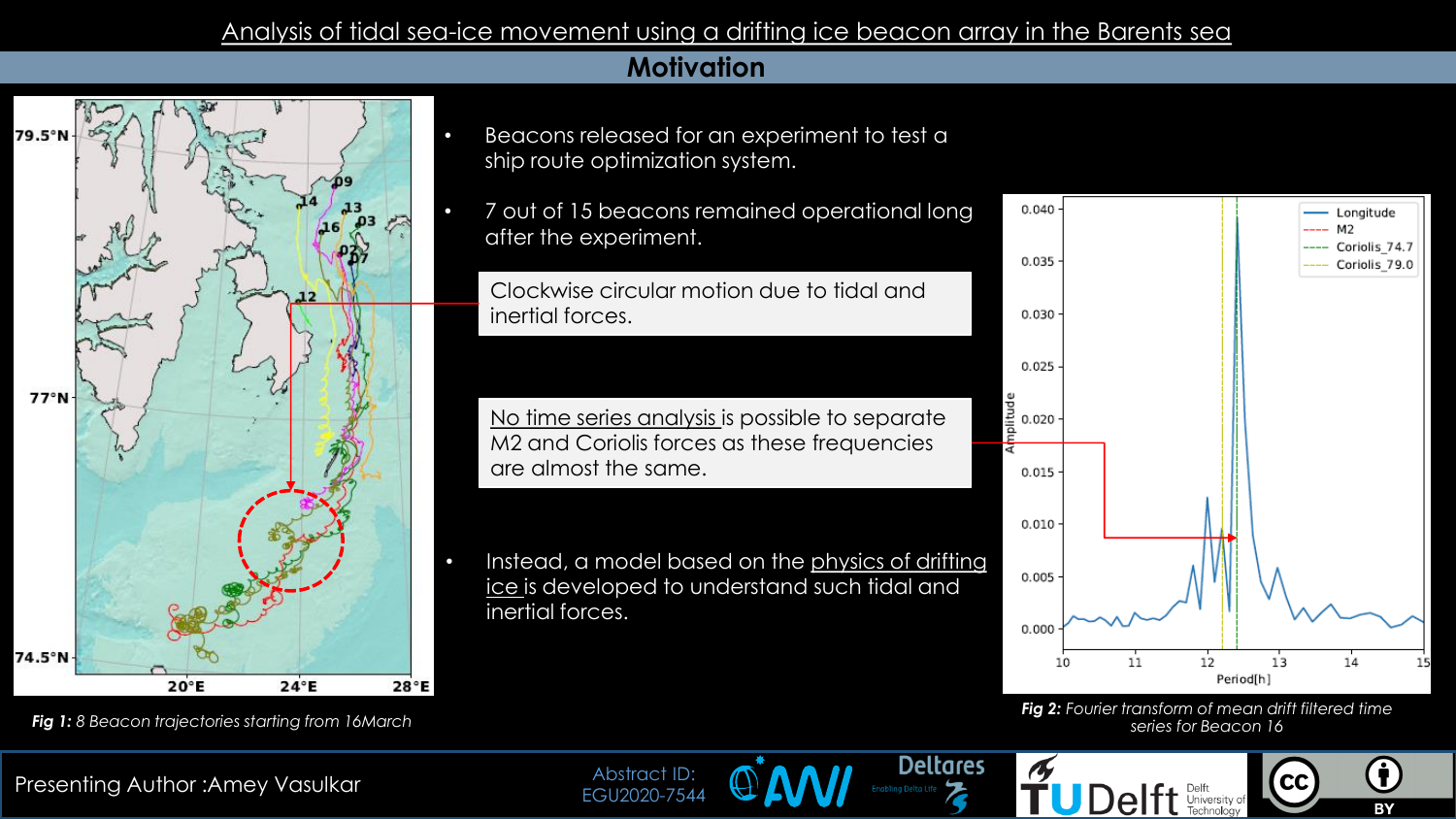#### Analysis of tidal sea-ice movement using a drifting ice beacon array in the Barents sea

### **Free-Drift model**

# **Assumptions:**

- Free-drift (no internal stresses in the ice field).
- Advection term and air pressure gradients approx. zero.
- One way coupling to ocean velocities.
- Water velocities sum of ocean and tidal currents.
- $\bullet$  Uncertain parameters are: Ice Thickness  $h_i$ , Ice-Air drag coefficient,  $C_a$ , Ice-water drag coefficient,  $C_w$

## **Data Sources:**

- [ERA5](https://www.ecmwf.int/en/forecasts/datasets/reanalysis-datasets/era5) weather model from ECMWF for 10m wind velocity components.
- [GLOBAL ANALYSIS FORECAST PHY 001 024](https://resources.marine.copernicus.eu/?option=com_csw&view=details&product_id=GLOBAL_ANALYSIS_FORECAST_PHY_001_024) ocealn model from CMEMS for surface ocean currents and sea surface elevation ζ.
- [GTSMv3](https://www.deltares.nl/en/projects/global-storm-surge-information-system-glossis/) tidal model from Deltares to obtain tidal velocities.



The shear stress components are given by quadratic drag laws.



**TUDelft** Defited Internative of

 $cc$ 

**Deltares** 

**Presenting Author :Amey Vasulkar Magnus Author : Amery Vasulkar Magnus Apsilaci iD.**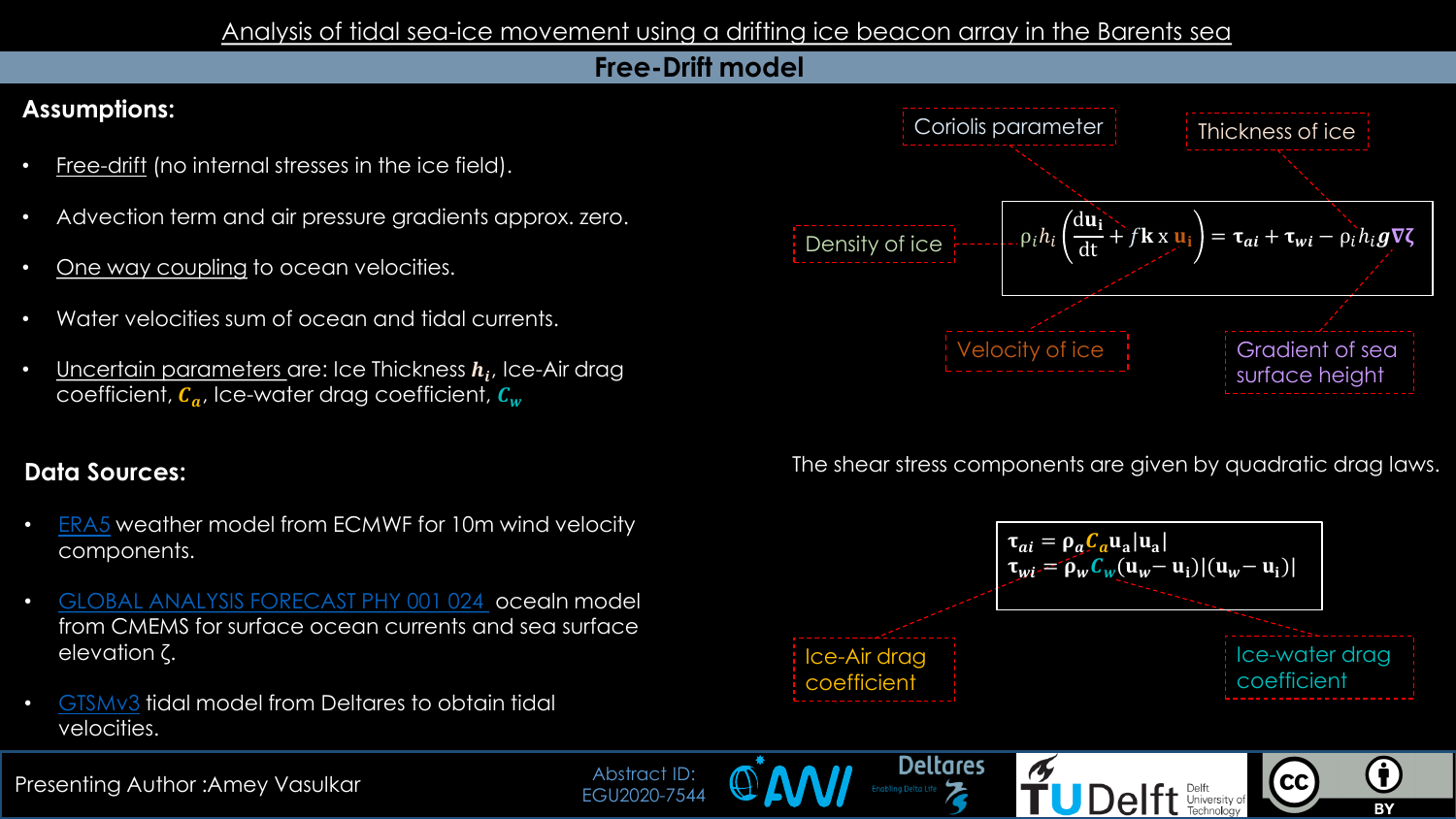#### Analysis of tidal sea-ice movement using a drifting ice beacon array in the Barents sea

#### **Results**







• Results for only 1 beacon are shown here.

Modelled trajectories seem to follow the overall trend of the observations.

Tidal trends of the observations like the frequency of maximum amplitude are also seen in the model.



*Fig 2: 8 Fourier transform of mean drift filtered time series for Beacon 16*

**CC** 

**BY** 

**FUDelft** Delft Delft Technology

**Deltares**